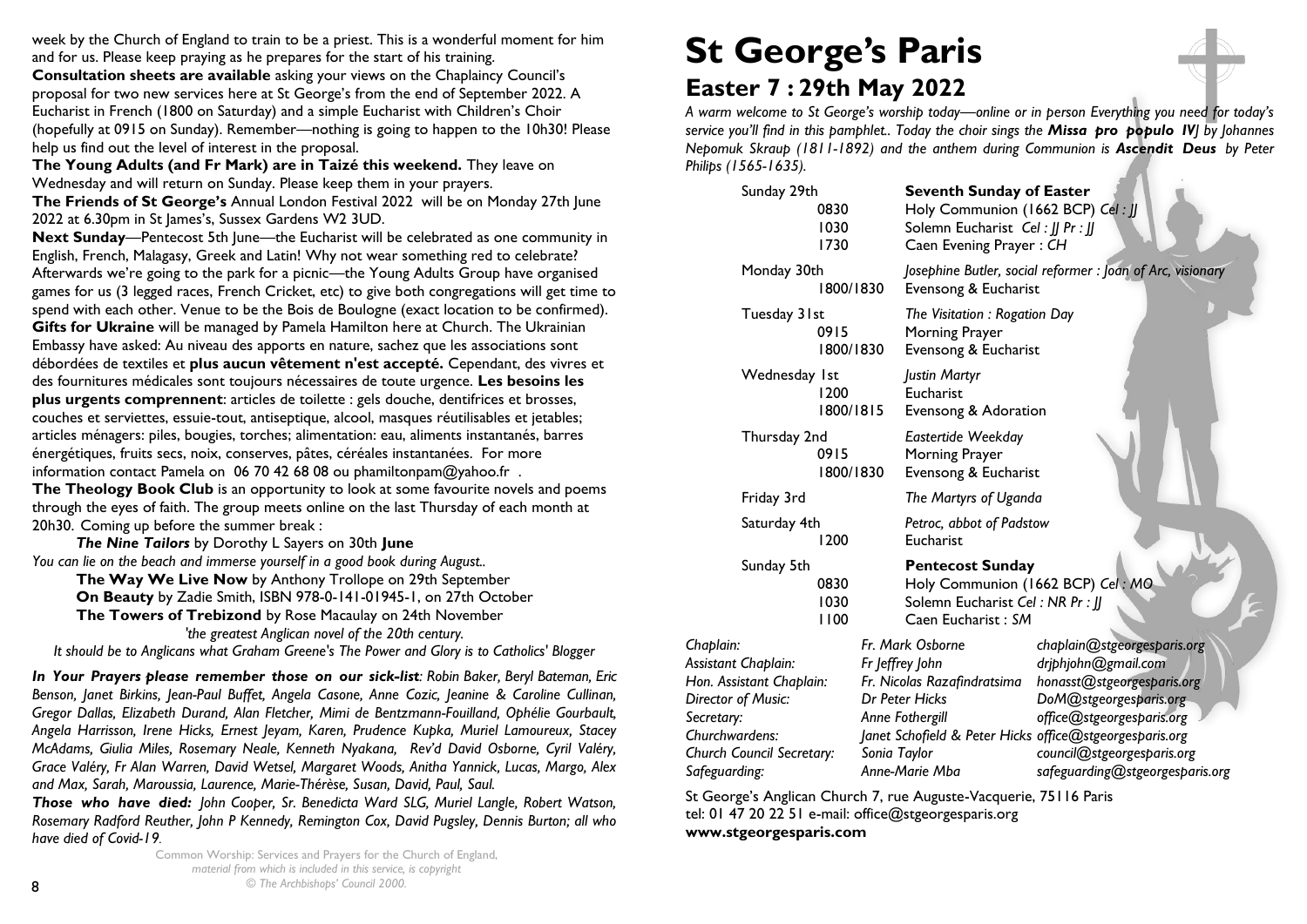# *The Gathering*

*As the bell rings, we stand to sing (NEH 134) :*

**The head that once was crowned with thorns Is crowned with glory now; A royal diadem adorns The mighty victor's brow.**

**The highest place that heaven affords Is his, is his by right, The King of kings and Lord of lords, And heaven's eternal light:**

**The joy of all who dwell above, The joy of all below To whom he manifests his love And grants his name to know.**

**To them the cross, with all its shame, With all its grace, is given; Their name, an everlasting name, Their joy, the joy of heaven.**

**They suffer with the Lord below, They reign with him above, Their profit and their joy to know The mystery of his love.**

**The cross he bore is life and health, Though shame and death to him: His people's hope, his people's wealth, Their everlasting theme.**

**Greeting**

+ In the name of the Father, and of the Son, and of the Holy Spirit. **Amen.**

Grace, mercy and peace from God our Father and the Lord Jesus Christ be with you **and also with you.**

Alleluia! Christ is risen! **He is risen indeed! Alleluia!**

*The celebration is introduced and we are invited to remember and confess our sins in preparation for our celebration together. The choir sings the Kyries and the Gloria.*

**Penitential Rite**

**Almighty God, our heavenly Father, we have sinned against you, through our own fault, in thought and word and deed, and in what we have left undone. We are heartily sorry and repent of all our sins. For your Son our Lord Jesus Christ's sake, forgive us all that is past; and grant that we may serve you in newness of life to the glory of your name. Amen.**

*Kyrie eleison, Christe eleison, Kyrie eleison.* 

#### **Gloria**

*Glory be to God on high and in earth peace, goodwill towards men. We praise thee we bless thee, we worship thee we glorify thee, we give thanks to thee for thy great glory, O Lord God, heavenly King, God the Father almighty. O Lord, the only-begotten Son, Jesus Christ: O Lord God, Lamb of God, Son of the Father, that takest away the sins of the world, have mercy upon us. Thou that takest away the sins of the world, receive our prayer. Thou that sittest at the right hand of God the Father, have mercy upon us. For thou only art holy; thou only art the Lord; thou only, O Christ, with the Holy Ghost, art the Most High in the glory of God the Father. Amen.*

*most welcome to come to the altar for a blessing at the time of communion. If you are reading this at home you may like to use the following prayer:*

*My Jesus, I believe that you are present in the Blessed Sacrament, I love you above all things and I desire you in my soul. Since I cannot receive you now sacramentally, come at least spiritually into my soul. As though you were already there I embrace you and unite myself wholly to you; permit not that I should ever be separated from you. Amen.*

## **Post Communion Prayer**

Eternal God, giver of love and power, your Son Jesus Christ has sent us into all the world to preach the gospel of his kingdom: confirm us in this mission, and help us to live the good news we proclaim; through lesus Christ our Lord. **Amen.** 

**The Lord ascendeth up on high, Loud anthems round him swelling;**

**The Lord hath triumphed gloriously, In power and might excelling**: **Hell and the grave are captive led; Lo, he returns, our glorious Head, To his eternal dwelling.**

**The heavens with joy receive their Lord; O day of exultation! By saints, by angel-hosts adored For his so great salvation: O earth, adore thy glorious King, His rising, his ascension sing With grateful adoration.**

**By saints in earth and saints in heaven, With songs for ever blended, All praise to Christ our King be given, Who hath to heaven ascended: To Father, Son, and Holy Ghost, The God of heaven's resplendent host, In bright array extended.** *(NEH 135)* 

*After the Blessing and Dismissal the clergy and servers leave during the organ voluntary. You are invited to remain in your seats for this final act of worship.* 

**Dismissal** 

The Lord be with you **and also with you.** May God the… **Amen.** Go in the peace of Christ, alleluia, alleluia!



**Thanks be to God, al-le-lu-ia, al-le - lu - ia!**

#### **Notices :**

*Welcome to the Eucharist today. We are delighted to meet visitors and newcomers after the service, when drinks will be served in the Parish Hall. Wine is 2 euros but the coffee is free!*

*Bienvenue à Saint-Georges. Nous vous invitons à prendre un verre de vin (2 euros) ou une tasse de café (gratuit) après la messe dans la salle paroissiale, et si vous êtes de passage dans notre église nous serons heureux de faire votre connaissance.*

**There's no Lunch this week** but you can still sign up for later this term! Can you provide one or two courses? Speak to Ryan Spooner about volunteering.

**Warmest congratulations to Stephen Razafindratsima** who has been accepted this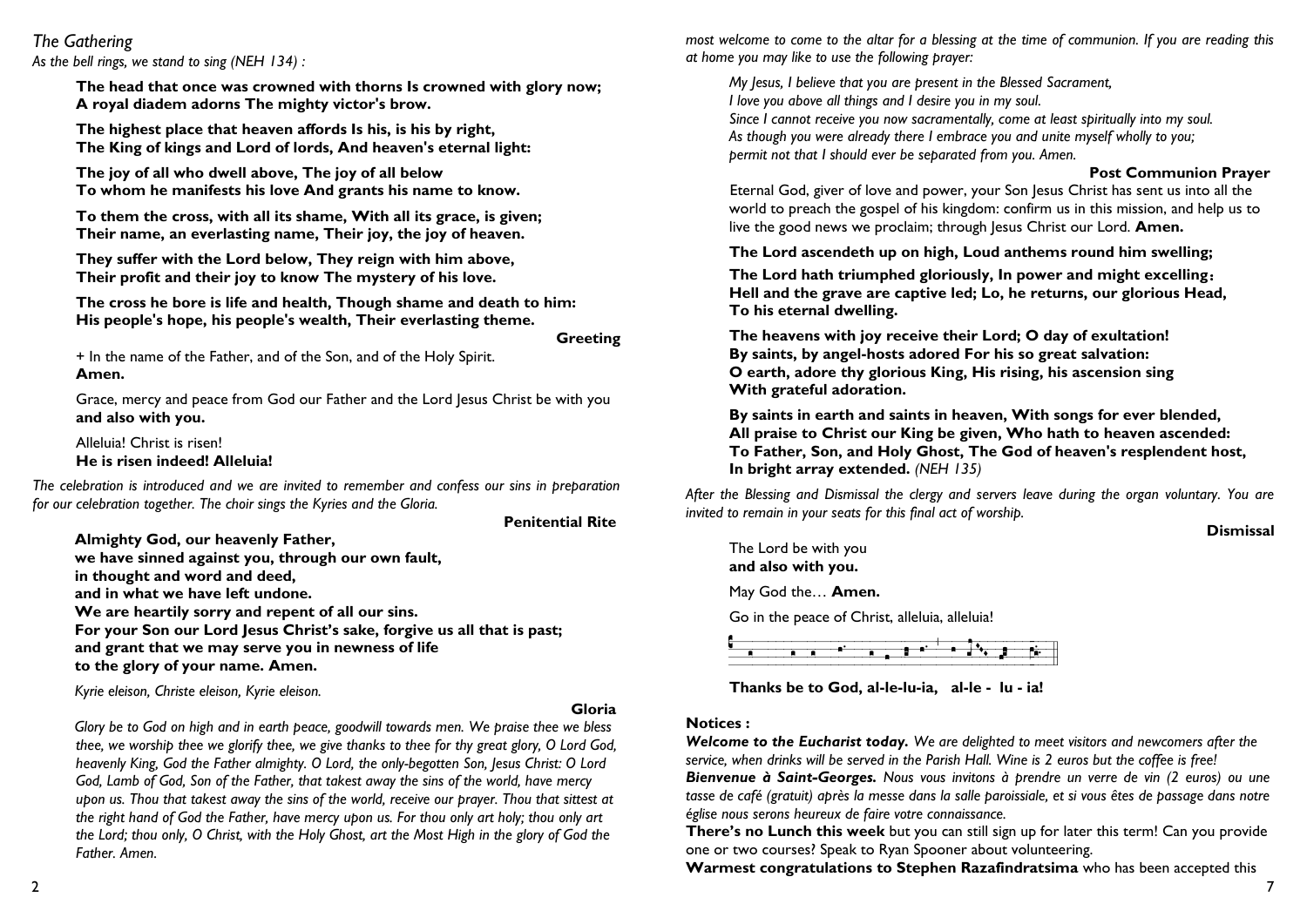#### **Eucharistic Prayer**

The Lord be with you

**a**<br>**and al-so with you.** 

Lift up your hearts.

**C**<br> **We lift them to the Lord.** 

Let us give thanks to the Lord our God.

|  |  |  |  |  | It is right to give thanks and praise.  |  |
|--|--|--|--|--|-----------------------------------------|--|
|  |  |  |  |  |                                         |  |
|  |  |  |  |  |                                         |  |
|  |  |  |  |  |                                         |  |
|  |  |  |  |  | Let us give thanks to the Lord our God. |  |

*The celebrant praises God for his mighty acts in the Preface and we sing the Sanctus.*

*Holy, holy, holy Lord God of hosts, heaven and earth are full of thy glory. Glory be to Thee, O Lord most high.*

*Blessed is he that cometh in the name of the Lord. Hosanna in the highest.* 

*The prayer continues until the Proclamation of Faith*



**Christ has died. Christ is ri-sen. Christ will come a-gain.**

*At the end of the prayer we all respond* **Amen***. We remain standing to pray together*

**Our Father, who art in heaven, hallowed be thy name; thy kingdom come; thy will be done; on earth as it is in heaven. Give us this day our daily bread. And forgive us our trespasses, as we forgive those who trespass against us. And lead us not into temptation; but deliver us from evil. For thine is the kingdom, the power and the glory, for ever and ever. Amen.**

Alleluia! Christ our Passover is sacrificed for us. **Therefore let us keep the feast. Alleluia!**

As we prepare for Holy Communion we sing together the **Agnus Dei.** 

*O Lamb of God, that takest away the sins of the world, have mercy upon us. O Lamb of God, that takest away the sins of the world, have mercy upon us. O Lamb of God, that takest away the sins of the world, grant us thy peace.*

*The celebrant invites the people to Communion*

God's holy gifts, for God's holy people **Jesus Christ is holy, Jesus Christ is Lord, to the glory of God the Father.**

6 *Those who are prevented from doing so by their conscience, or the discipline of their Church, are The chalice is restored to all who wish to communicate in both kinds. Please do not intinct—this is the least hygienic method of receiving Holy Communion. All who are baptised and communicant members of one of the Christian churches are welcome to receive communion with us.* 

O God the King of glory, you have exalted your only Son Jesus Christ with great triumph to your kingdom in heaven: we beseech you, leave us not comfortless, but send your Holy Spirit to strengthen us and exalt us to the place where our Saviour Christ is gone before, who is alive and reigns with you, in the unity of the Holy Spirit, one God, now and for ever. **Amen**

## **First Reading: Acts 16:16-34**

One day, as we were going to the place of prayer, we met a slave-girl who had a spirit of divination and brought her owners a great deal of money by fortunetelling. While she followed Paul and us, she would cry out, 'These men are slaves of the Most High God, who proclaim to you a way of salvation.' She kept doing this for many days. But Paul, very much annoyed, turned and said to the spirit, 'I order you in the name of Jesus Christ to come out of her.' And it came out that very hour. But when her owners saw that their hope of making money was gone, they seized Paul and Silas and dragged them into the market-place before the authorities. When they had brought them before the magistrates, they said, 'These men are disturbing our city; they are Jews and are advocating customs that are not lawful for us as Romans to adopt or observe.' The crowd joined in attacking them, and the magistrates had them stripped of their clothing and ordered them to be beaten with rods. After they had given them a severe flogging, they threw them into prison and ordered the jailer to keep them securely. Following these instructions, he put them in the innermost cell and fastened their feet in the stocks. About midnight Paul and Silas were praying and singing hymns to God, and the prisoners were listening to them. Suddenly there was an earthquake, so violent that the foundations of the prison were shaken; and immediately all the doors were opened and everyone's chains were unfastened. When the jailer woke up and saw the prison doors wide open, he drew his sword and was about to kill himself, since he supposed that the prisoners had escaped. But Paul shouted in a loud voice, 'Do not harm yourself, for we are all here.' The jailer called for lights, and rushing in, he fell down trembling before Paul and Silas. Then he brought them outside and said, 'Sirs, what must I do to be saved?' They answered, 'Believe on the Lord Jesus, and you will be saved, you and your household.' They spoke the word of the Lord to him and to all who were in his house. At the same hour of the night he took them and washed their wounds; then he and his entire family were baptized without delay. He brought them up into the house and set food before them; and he and his entire household rejoiced that he had become a believer in God.

*We remain seated as we sing a setting of the appointed psalm (Psalm 97).*

*The Lord is King, the earth may be glad thereof \* yea, the multitude of the isles may be glad thereof. Clouds and darkness are round about him \* righteousness and judgement are the habitation of his seat. There shall go a fire before him \* and burn up his enemies on every side. His lightnings gave shine unto the world \* the earth saw it, and was afraid. The hills melted like wax at the presence of the Lord \* at the presence of the Lord of the whole earth. The heavens have declared his righteousness \* and all the people have seen his glory. Confounded be all they that worship carved images, and that delight in vain gods \* worship him, all ye gods. Sion heard of it, and rejoiced \* and the daughters of Judah were glad, because of thy judgements, O Lord. For thou, Lord, art higher than all that are in the earth \**